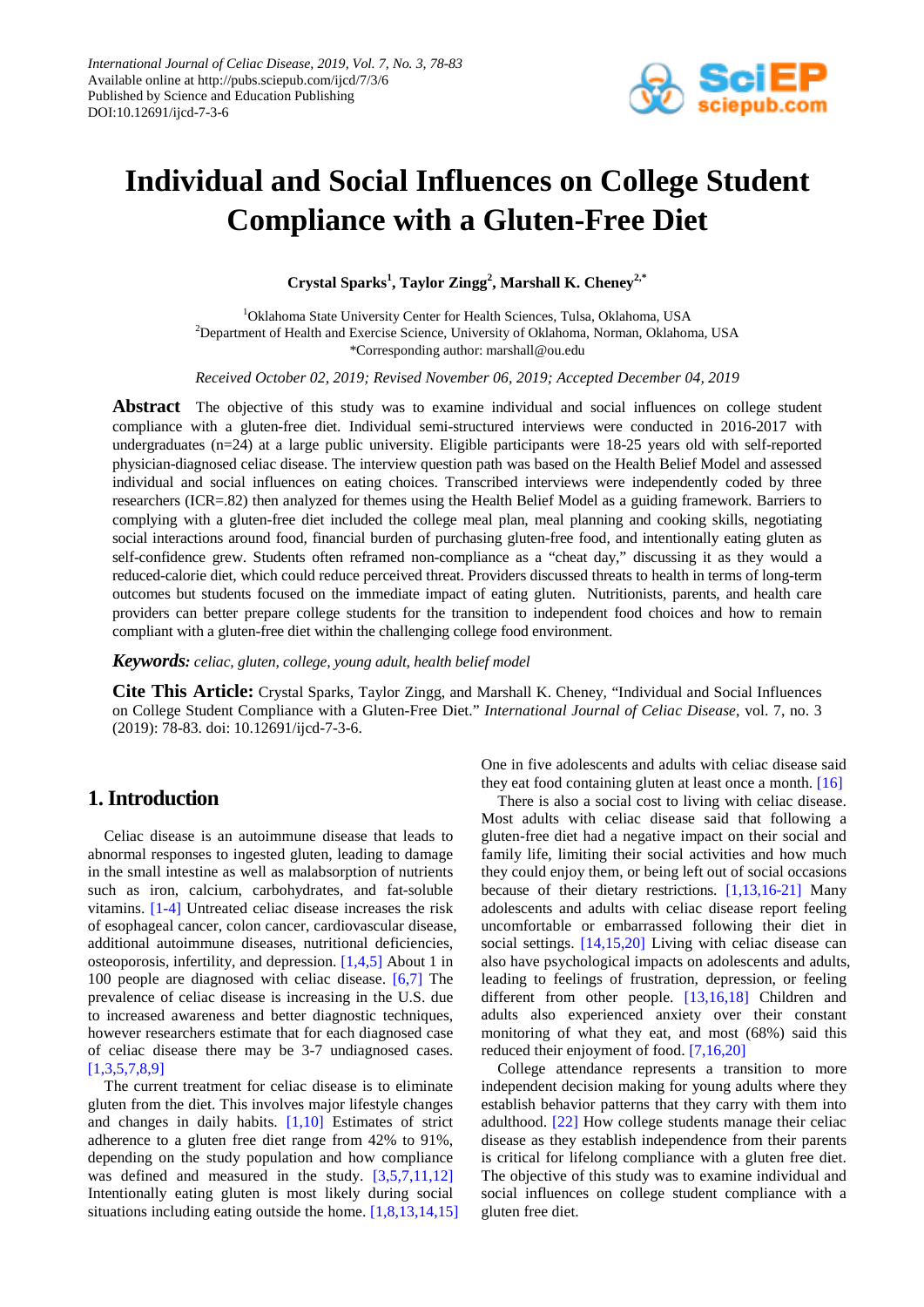# **2. Methods**

## **2.1 Development of the Interview Guide**

Interview questions were developed based on a review of the literature and an interview with a young adult diagnosed with celiac disease (not included in the study sample). The semi-structured interview guide contained questions based on the Health Belief Model constructs of perceived susceptibility to short- and long-term health effects from eating gluten, perceived severity of symptoms, facilitators and barriers to eat a gluten-free diet, self-efficacy, and cues to eating gluten-containing foods. [\[23\]](#page-5-7) Additional questions about social influences, campus food options, and knowledge of gluten-containing foods addressed factors specific to college students. The interview guide was then tested with a convenience sample of college students with a gluten allergy or celiac disease (not included in the current study sample) for understandability, question structure, and ordering.

## **2.2. Sample**

Undergraduate college students attending a large public university in the southwest United States were eligible to participate in the study if they were:

- Currently enrolled undergraduate between 18 and 25 years old
- Had a physician diagnosis of celiac disease or non-celiac gluten sensitivity (Both conditions require a complete elimination of gluten from the diet and similar lifestyle changes [\[1\]\)](#page-4-0).

The University of Oklahoma Institutional Review Board approved the study.

# **2.3. Recruitment**

Purposive sampling methods were used to actively recruit participants who could meaningfully contribute to investigator understanding of the experience of eating a gluten-free diet. [\[24\]](#page-5-8) Recruitment posters were placed on campus and on electronic posting sites in 2016-2017.

# **2.4. Data Collection**

Two interviewers trained in qualitative data collection methods interviewed participants at a campus location of their choice (usually a library study room). The interview process consisted of a written informed consent and a brief demographic questionnaire followed by the interview (lasting around 45 minutes). Students received a \$15 store gift card for their participation. Meaning saturation was reached at interview 20 (when no new information was heard within the theoretical constructs) [\[24,25\]](#page-5-8) then an additional 4 interviews were conducted to confirm saturation.

## **2.5. Data Analysis**

The audio-recorded interviews were transcribed then checked against the recording for accuracy. Next, the interviews were reviewed for interview quality and consistency in questioning across participants. NVivo v.11

software was used to code the transcripts. Three coders developed the initial codebook based on a first reading of the transcripts and a review of the literature. The team coded three transcripts together then revised the codebook. The remaining 21 transcripts were coded independently. A second coding pass used Health Belief Model constructs. The team met to identify and discuss coding differences until consensus was reached (ICR = .82).

The researchers used both an inductive and deductive approach to thematic analysis. [\[26\]](#page-5-9) During the inductive process the research team read the coded text individually and independently identified "themes" or patterns that emerged across participants without imposing any theoretical framework. This was followed by a deductive approach, where themes were identified within the Health Belief Model (HBM) framework. Following theme identification, the transcripts were reviewed again to select representative quotes. Transcripts were reviewed a final time for disconfirming evidence of themes. [\[27\]](#page-5-10) A student with celiac disease then conducted a final review of the themes and quotes for representativeness.

# **3. Results**

## **3.1. Participants**

Participants ranged in age from 18 to 22, mean age  $=$ 19.8 years old (see [Table 1\)](#page-1-0). Three quarters of participants were female, and about half were freshman or sophomores. About half were diagnosed just before or during college (see [Table 1\)](#page-1-0). Almost all came from highly-educated families. Most participants (75%) said that they adhered to a gluten free diet "all the time" and did not have a close friend who also ate a gluten-free diet.

| <b>Table 1. Participant Characteristics</b> |  |
|---------------------------------------------|--|
|---------------------------------------------|--|

<span id="page-1-0"></span>

| <b>Characteristic</b>                          | N(%)           |                |
|------------------------------------------------|----------------|----------------|
| Age                                            |                |                |
| 18-19                                          | 11 (45%)       |                |
| 20-22                                          | 13 (55%)       |                |
| Gender                                         |                |                |
| Female                                         | 19 (79%)       |                |
| Male                                           | 5(21%)         |                |
| <b>Parent Education</b>                        | Mother         | Father         |
| $\langle$ high school                          | 1(4%)          | $\overline{0}$ |
| High school                                    | 3(13%)         | 1(4%)          |
| Technical school/some college                  | 2(8%)          | 4(17%)         |
| College or higher                              | 18 (75%)       | 18 (75%)       |
| Not listed                                     | $\mathbf{0}$   | 1(4%)          |
| Age at diagnosis                               |                |                |
| $10 - 14$                                      | 4(17%)         |                |
| 15-17                                          | 9(38%)         |                |
| 18-19                                          | 9(38%)         |                |
| $20 - 21$                                      | 2(8%)          |                |
| Stick to a gluten free diet all the time (Yes) | 18 (75%)       |                |
| # of 5 closest friends who eat gluten-free     |                |                |
| $\theta$                                       | 15 (63%)       |                |
| 1                                              | 2(8%)          |                |
| $\mathcal{D}_{\mathcal{A}}$                    | 3(13%)         |                |
| 3 or more                                      | 4(17%)         |                |
| # days a week usually eat out                  |                |                |
| $\overline{0}$                                 | $\overline{0}$ |                |
| 1                                              | 16 (67%)       |                |
| $\overline{c}$                                 | 4(17%)         |                |
| 3 or more                                      | 4 (17%)        |                |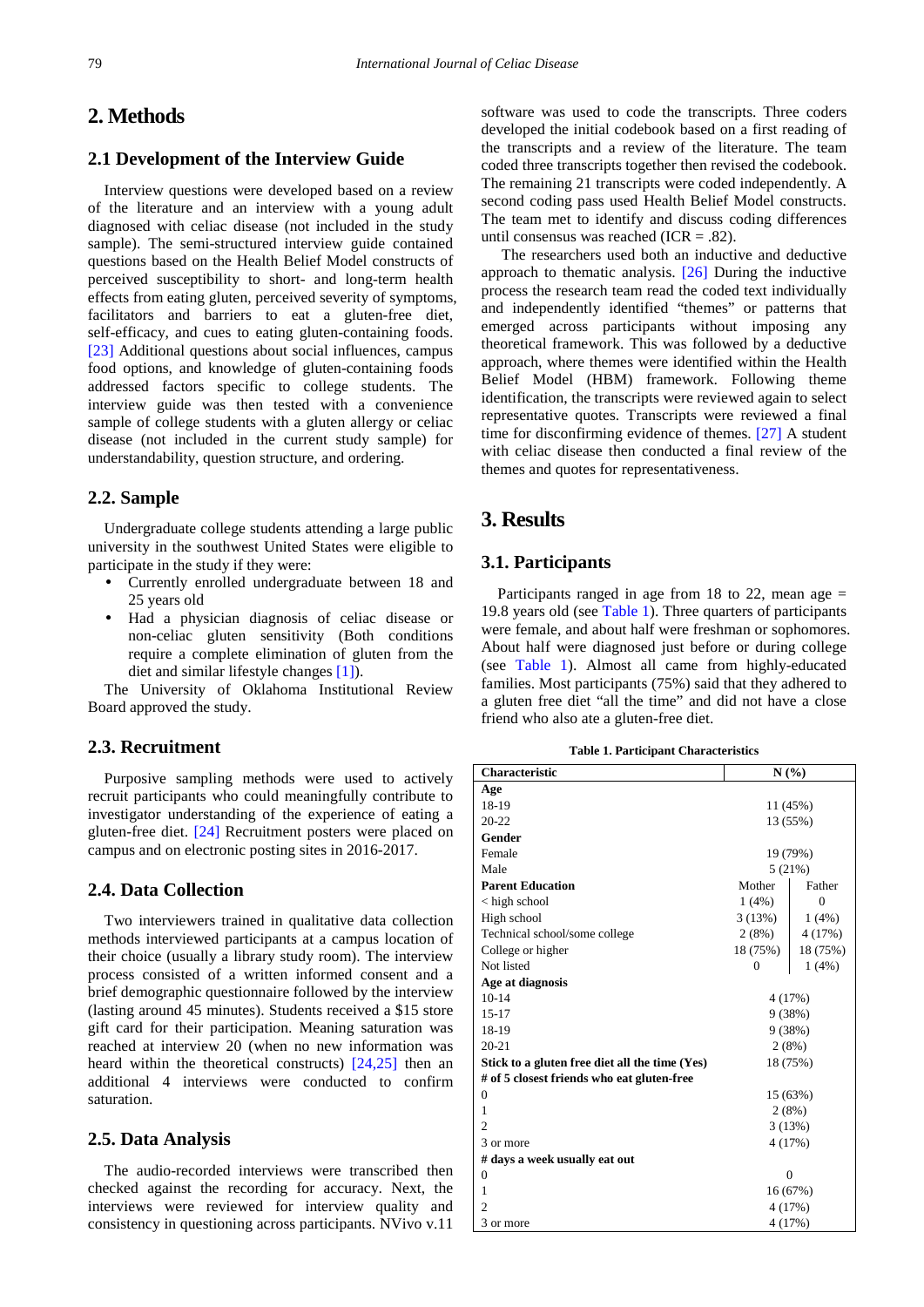#### **3.2.1. Perceived Threat (Susceptibility and Severity)**

When perceived threat was high, compliance with a gluten-free diet was high. This was largely driven by immediate severity of symptoms experienced when eating gluten rather than information from health care providers about long term health consequences. Students were aware of diseases that could be caused by eating gluten but these were too far in the future to be threatening.

> *sometimes when I think about how much damage I'm going to do to my body if I keep eating gluten and that makes me feel bad. But not really…my doctor was trying to freak me out, but he was like, you have a 90% increase of having colon cancer if you keep eating gluten...that didn't personally freak me out. I was just like, oh, yeah cancer's bad. #19*

More motivating were immediate symptoms they experienced that had a negative social impact such as eczema or severe GI symptoms in social situations. Those with more severe reactions to gluten described constantly reading food labels, watching and questioning how their food was prepared, and checking the ingredients in everything that touched their body.

> *it's difficult…literally everything I put in or on my body, like my shampoos, my makeups, my toothpaste…things that you wouldn't even think about them having in there I have to intensely research. #10*

However, some students admitted that after being compliant with their gluten-free diet for a long time with no symptoms, their perceived threat was reduced to the point that they felt it was acceptable to try a small amount of gluten to see how they tolerated it.

#### **3.2.2. Barriers**

One of the biggest barriers to complying with a gluten-free diet was when food choices were out of their control. The majority of students said that they usually planned to eat some gluten during holidays, particularly if they were staying at the home of a relative. Students discussed weighing their options of going without food against the severity of their symptoms as well as the social consequences of not eating food that was offered to them. Students who were successful in adhering to a gluten free diet discussed strategies such as calling the host before the visit to make suggestions for safe meals and bringing their own food.

Restaurants can be a particular barrier to complying with a gluten-free diet yet all of the students said that they eat at a restaurant at least once a week. Strategies students used in these situations included checking the menu beforehand, calling ahead to ask questions, bringing something with them to eat, meeting friends after meals, or inviting someone else who has a food limitation. Students said when more than one person in the group had a dietary limitation, it was easier to direct the group's restaurant choices. Students reported frequent interactions where the servers did not take them seriously. Some students reported that they sometimes ate food without knowing if it was gluten free. They felt at that point that their choice was to be "difficult" (especially for females) or to get sick. Students also described stressful social

interactions with friends over restaurant choices and feeling like a burden to their friends who had to accommodate their special dietary needs.

> *they're like oh, we can't eat here because you have this and that and so I'm like oh no I'll have this once and I'll be fine…I always feel bad to be that friend. #*9

Others talked about celiac disease not being taken seriously as a problem by friends or teammates who belittled it. One male participant reported being teased by other members of his sports team as "being soft" because he would not eat foods with gluten.

> *most people think of it as things that girls do just to lose weight…I'd say it's looked down upon for a guy to do it, but it's been fine once I tell them that I have to do it, they're understanding about it. #11*

The transition from home to school was especially difficult for those students whose parents had taken charge of their diet after their diagnosis, purchasing safe foods, preparing meals, and making most of the food decisions for them. These students struggled to stay compliant once they had independence in their food choices, particularly students with limited cooking skills.

Students also expressed frustration about the high cost of gluten-free foods and felt guilty about the financial burden this placed on their parents. Some students had a fixed monthly budget which they usually spent on more expensive but safer foods but this often came at the expense of social activities or costs related to school. In many cases, students said that they purchased cheaper foods with gluten in them to stay within their monthly budget.

> *They [my parents] tell me to just buy it anyways but there is t-shirts and other things I want too… my symptoms have kind of changed so it is difficult to really force myself to buy the more expensive stuff…It is kind of like priorities. #12*

#### **3.2.3. Facilitators**

Most students said that their good friends were considerate of their restrictions and provided advocacy and social support for their dietary needs.

> *she is one of my best friends for the past 5 years so she knows and she is very aware of what I am supposed to eat and when I am not supposed to eat…why are you eating that you are not supposed to eat that I know you are not supposed to don't tell me you can #12*

Developing good planning skills around food can make it easier to stay compliant. Students discussed making meals ahead of time, cooking enough for several meals each time they cooked, and bringing their lunch, snacks, and even dinner to school each day. Participants emphasized the importance of always having several snacks with them so that they would not be confronted with a situation of no good food options when they were hungry.

#### **3.2.4. Self-Efficacy**

Perceived self-efficacy for eating gluten-free foods seemed to be related to both a longer time since diagnosis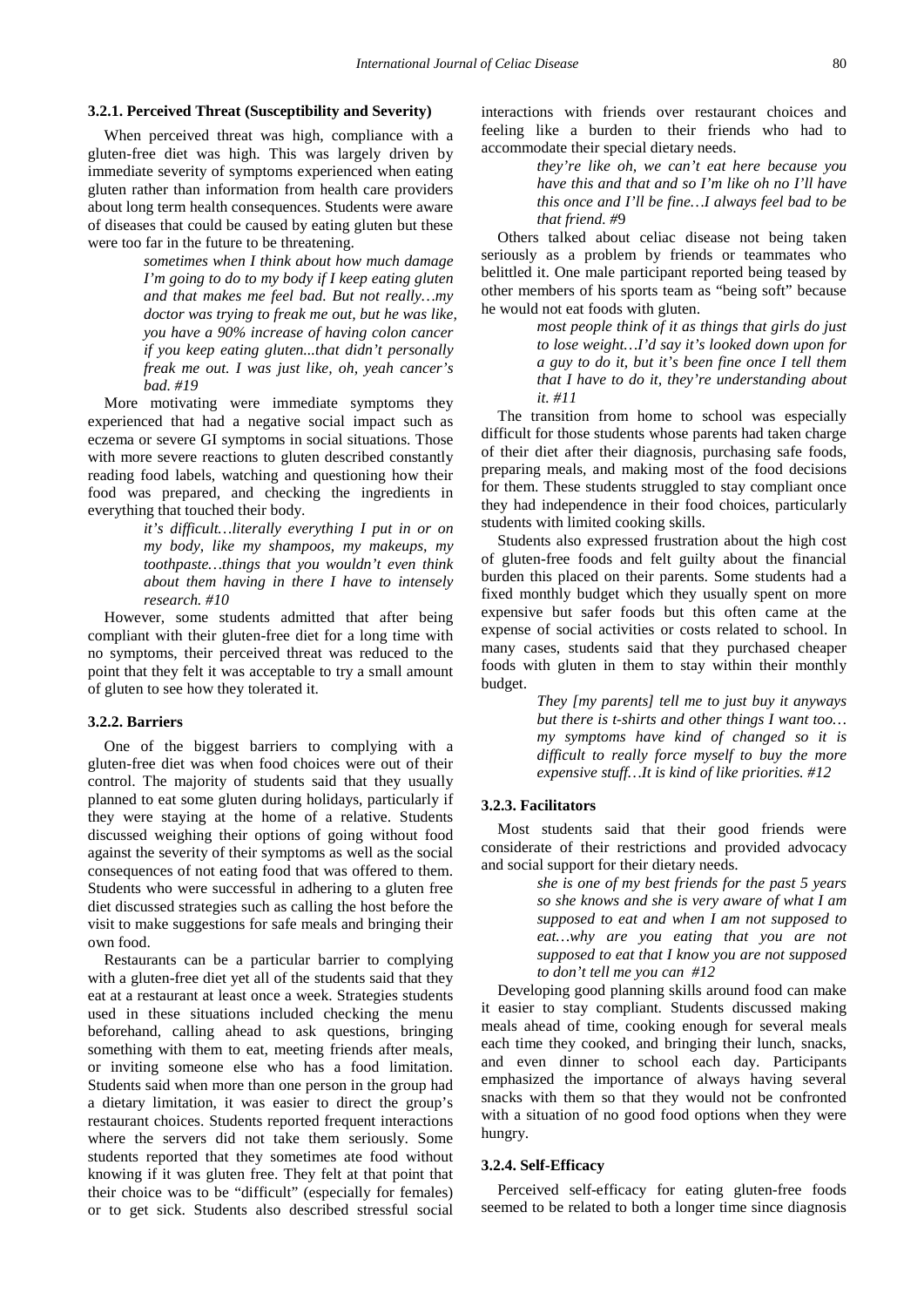and greater severity of symptoms experienced. Still, most students expressed confidence in their ability to stay compliant with their gluten-free diet, even if they chose not to. Living alone increased self-efficacy as participants said they had more control over their food. Becoming more educated about gluten-free foods and how to cook without gluten increased student confidence in their ability to eat gluten-free foods. However, for many students, greater self-efficacy also seemed to put them at risk for eating gluten-containing foods. Their increased confidence in their knowledge and management of their disease, coupled with decreased symptoms due to their good management, seemed to make them more receptive to eating gluten.

> *the intestines have grown back a little bit I think is what they explained to me and I am stronger so I can tolerate it more* #21

> *I: So how confident do you feel in your ability to resist foods with gluten in them?*

*P: From 1-10 10 being the most confident. 10. I: So how often do you stick to a gluten free diet? P: I would say more often then not. #7*

#### **3.2.5 Cues to Action**

Students discussed cues to action to both eat gluten and cues to adhere to a gluten-free diet. Most of the cues to eat gluten came from situations where they ate outside of the home, such as menus or another person's food order. However, a friend who advocated for their needs at restaurants was an important cue to stay compliant. Several students said living with another student who has some type of dietary limitation (not necessarily gluten) made it much easier to resist gluten containing foods. Students were also cued by friends, co-workers, and coaches who encouraged them to try gluten-containing foods to see if their bodies could "handle it" or to see if they had "outgrown" their reaction to gluten.

> *I actually was talking to one of my supervisors and he was saying…I would just be really interested to see if you could handle a cracker a day and see if you could progress…a lot of people have asked me if I could just go ahead and try it and try re-introducing it. #13*

### **3.2.6. Cheat Days**

Those with milder reactions discussed planned or unplanned "cheat days" where they would eat some of their favorite foods that contained gluten. Framing noncompliance as a "cheat day" (like they would higher calorie foods while on a calorie-restricted diet) lowered the perceived threat of eating gluten and any guilt they experienced. A common strategy was to plan times when they would eat a little gluten so that their symptoms would occur over a weekend or at home and not interfere with a test or social event. None of these students had talked with a nutritionist or physician about these behaviors.

> *I probably have a little bit of gluten three times a week...I'll have like one chicken strip…It's kind of my cheat. I'll be like, I need one. And usually if I have a little bit, I won't experience severe enough side effects for me to feel bad about it. #19*

#### **3.2.7. Campus**

Most students found it difficult to adhere to a glutenfree diet on campus, primarily because gluten-free food was expensive and there were not many selections to choose from on their mandatory meal plan. Students also discussed the stress of adjusting their schedules to eat at times when "safe" restaurants were open. Students discussed incidents of cross-contamination of food on campus which they felt were unintentional by the kitchen staff and likely due to a lack of knowledge or training. A few discussed being reluctant to ask for special food preparation procedures because they felt they may be seen as "difficult."

> *I haven't gone a full week without having cross contamination or an attack. It has been a new adjustment. I will say that the university does try their hardest to help people with celiac* #25

> *Especially freshman year, they made me have a meal plan…they have gluten-free stuff, but they have like three different things…and I'm eating that every single day….I'll go up and I'll order something gluten-free and the workers are just like"uh" cause they know what they have to do and they have to clean everything and they just hate me. #4*

Living off campus allowed more control over what students ate and most moved off campus after their first year. Students said they were sick less often once they did not depend on campus food service to provide their meals, however, in other parts of the interview, students also complained about how long it takes to cook for yourself and the chronic stress of planning food to take to campus. Most participants did not know about resources available to them through campus Nutrition Services, including a nutritionist and a list of restaurants that served gluten-free options on campus. Those who were aware of these resources and used them said that the nutritionist was helpful.

# **4. Discussion**

Young adulthood is a time when health behaviors are established and carried into adulthood, [\[22\]](#page-5-6) but there are few behavioral interventions developed specifically to address the developmental and social challenges young adults face. [\[28\]](#page-5-11) The constructs of the Health Belief Model provided a useful framework for structuring the question path, coding and interpreting data, and placing the findings within the college context. Barriers were the strongest theme across participants. Consistent with other studies, students found it difficult to adhere to a gluten free diet outside of the home and during social events that revolved around foo[d,\[13,19\]](#page-5-4) but unlike adults, college students almost always chose to engage in social activities and reported eating out at least once a week, most two or more times a week. College student conversations in this study often reflected themes similar to adolescents in their difficulty negotiating social relationships and advocating for their needs, particularly when the "social cost" of compliance with a gluten free diet was high. [\[15\]](#page-5-12)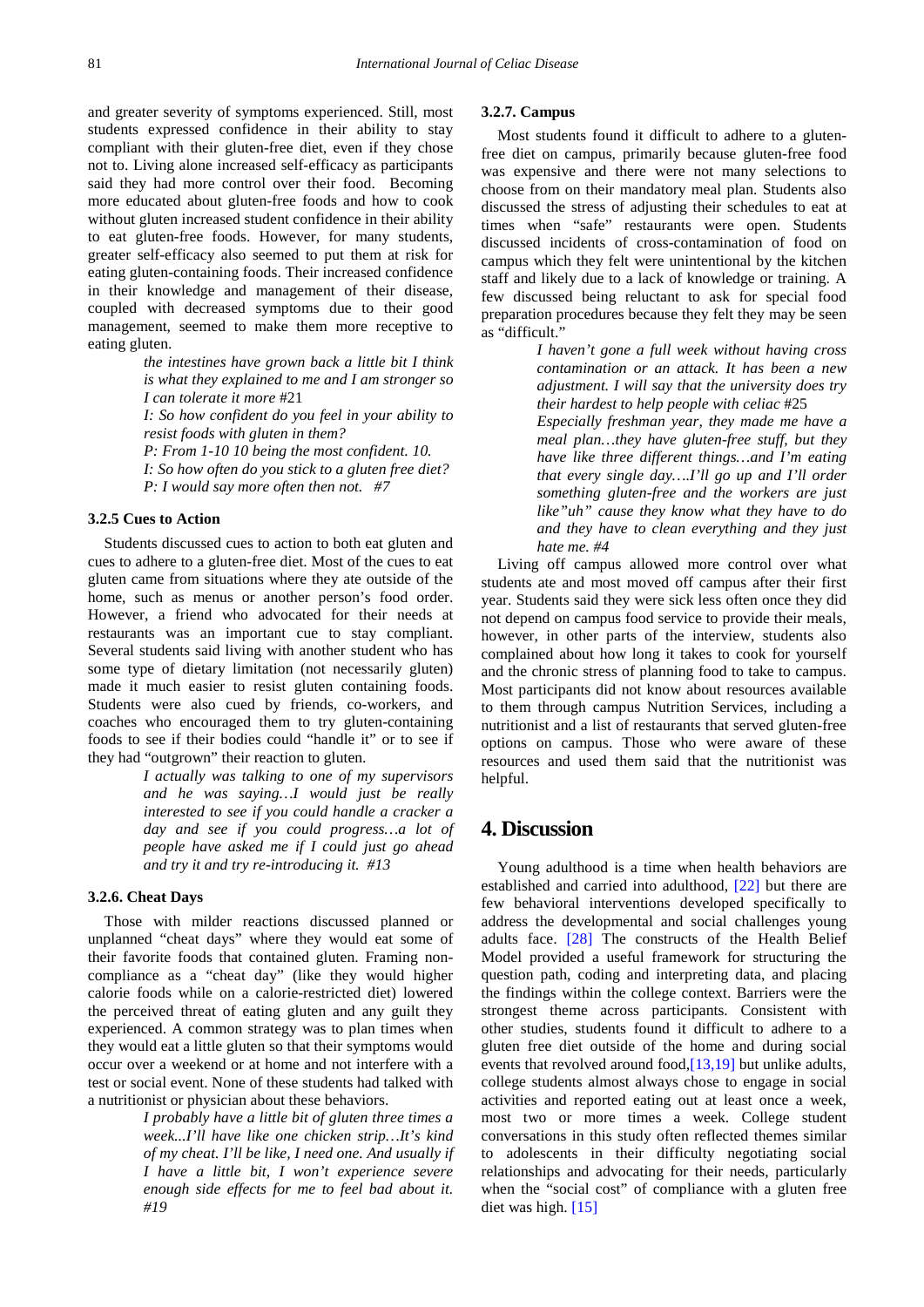## **4.1. Implications for Research and Practice**

# **4.1.1. Recommendations for Parents**

Families could initiate a transition time between living at home and living at college, including cooking and shopping skills and practicing what to do in social situations. Consistent with other studies, students with limited financial resources found it difficult to stick to a gluten-free diet. [\[8,14,16\]](#page-5-13) College students often did not have enough money to both purchase high quality glutenfree food and have funds to participate in college activities, yet they felt guilty asking their parents for additional money. Students may need separate budgets for food and for social activities and parents should explicitly communicate that small increases in a food allowance to purchase healthy food is not a financial burden. One recommendation would be to provide grocery store gift cards so that students would not be tempted to use food money for social activities.

## **4.1.2. Recommendations for Nutritionists and Health Care Providers**

While most students said that they complied with a gluten-free diet "all the time" on the written questionnaire before the interview, they later described intentionally eating gluten in specific situations. Providers are encouraged to ask young adult patients specifically about food choices at social events, restaurants, or when their budget is running low. Young adults with good symptom control should also be asked if they have occasionally eaten foods with gluten.

There was also a disconnect between how students perceived threat and how it was conveyed to them by their nutritionist or physician. The primary motivating factor for students for adhering to a gluten-free diet was avoidance of symptoms rather than to prevent any future significant health complications. This pattern is consistent with previous studies that showed immediate symptoms were the motivating factor in complying to a gluten-free diet rather than future health complications. [\[11,15\]](#page-5-14) Nutritionists and other providers should consider shifting the primary focus of their messages to more immediate outcomes. Providers are also encouraged to maintain long-term follow up with patients diagnosed with celiac disease to monitor compliance with a gluten-free diet during college. [\[11,28\]](#page-5-14) College students often do not have an established health care provider when they come to college and most are transitioned out of their pediatrician's care at the age of 18. [\[8,11\]](#page-5-13)

## **4.1.3. Recommendations for Campus Nutritionists and Nutrition Services Staff**

Campus nutritionists can work with parents of newly-accepted students to help prepare their children for the transition to independent living at school. The nutrition services staff can also initiate contact with new students with celiac disease to help them plan how to eat away from home and what campus options are available. Students with celiac disease or other dietary limitations may also benefit from additional orientation time when they arrive on campus and/or pair roommates by food restrictions. If possible, students with severely restricted

diets could be released from the mandatory participation in the school meal plan so that they can prepare safer meals.

Previous researchers have recommended psychosocial support and greater dietician involvement to help both adolescents and adult adhere to a gluten-free diet. [\[3,7,8\]](#page-5-1) Nutritionists are seen as a trusted source of information [\[5,21\]](#page-5-15) and a regular group meeting lead by the campus nutritionist could fulfill this role as well as increase student knowledge of gluten-free foods and give students the opportunity to talk through strategies and challenges. Nutritionists can also provide training to food services staff to help make campus options safer. There seemed to be limited knowledge of how to prepare food safely for students with celiac disease. This is consistent with previous studies of school cooks and community-based chefs and servers. [\[10,15,29\]](#page-5-16) These trainings could also include food services staff and house staff from social sororities and fraternities. Finally, students with celiac disease could be part of the training for food services staff to share some of their experiences ordering gluten free food on campus. It is also recommended that nutritionists educate coaches, trainers, RAs, and other campus staff to ensure that they are not putting students at risk.

## **4.2. Limitations**

While the study sample was relatively small, sample sizes are smaller for in-depth qualitative analysis and saturation was reached. This study was limited to one university, however the university hosts a diverse student population. Additional studies should be conducted to assess any geographical diversity in student experiences. The sample was also limited to college students and did not include young adults who were not in college.

# **4.3. Conclusions**

Young adults face social and developmental challenges in learning to manage their celiac disease independently. It is important to recognize their cognitive and emotional abilities are still developing when they transition to independent living and often make choices that expose them to gluten-containing foods. Parents, nutritionists, health care providers, and campuses are important resources in helping college students adhere to a glutenfree diet as they transition from adolescence to young adulthood and establish healthy behaviors that they will carry into adulthood.

# **Acknowledgements**

This project was supported by the University of Oklahoma. The authors would like to thank Leah Tanner for her assistance with the project.

# **References**

<span id="page-4-0"></span>[1] Zarkadas M, Cranney A, Case S, et al. The impact of a gluten-free diet on adults with coeliac disease: Results of a national survey. *J Hum Nutr Diet.* 2006; 19: 41-49.